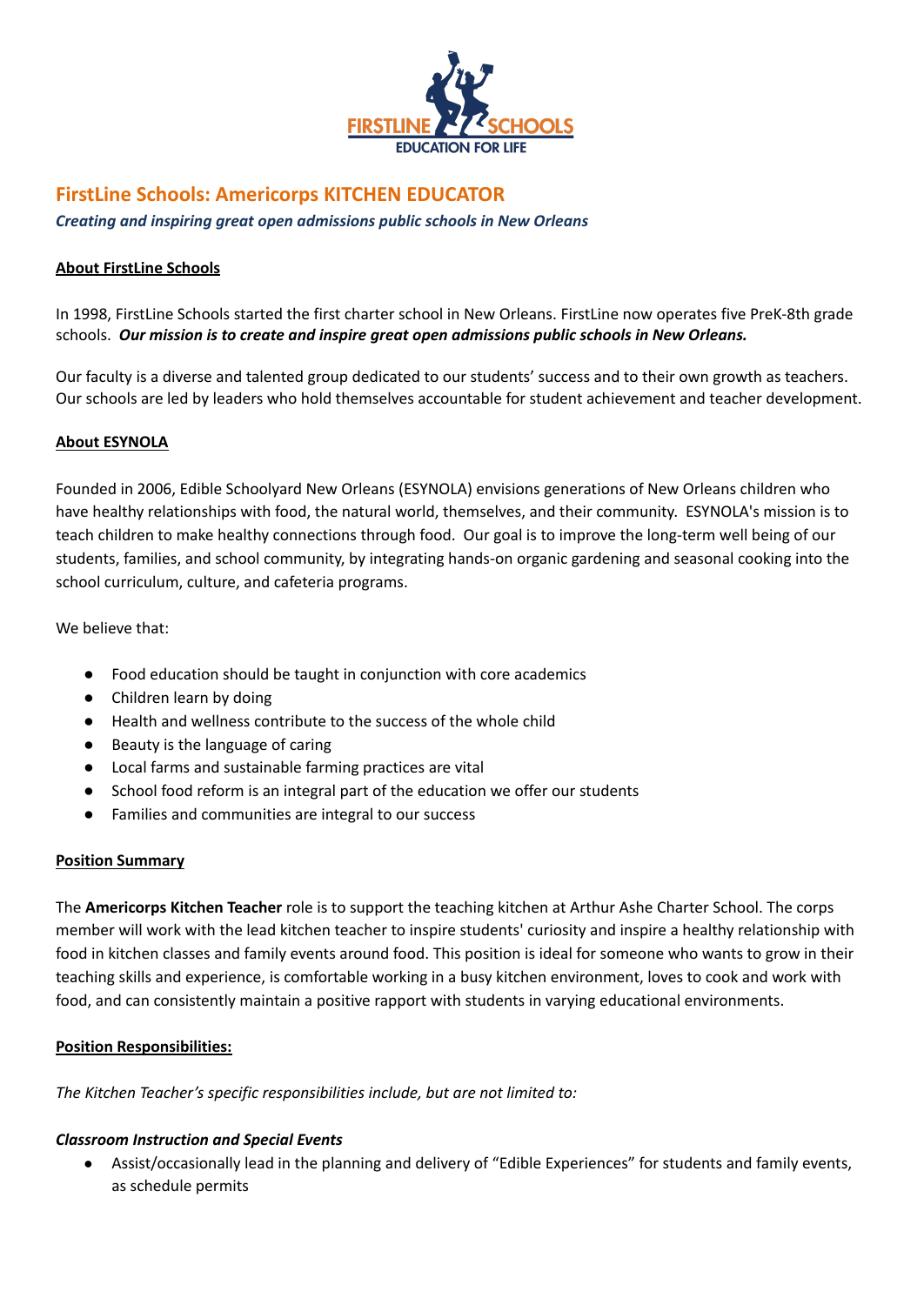- Collaborate with the kitchen team to develop and enhance social and emotional learning and culinary centered lessons and special events
- Lead a group of students during kitchen classes
- Develop teaching and classroom management skills
- Prepare for lessons; includes reading and reflecting on lesson plans provided by the kitchen teacher
- Assist in the preparation and cleanup of classes (E.g. dishes, cleaning the kitchen, set up for next class)
- Assist with preparation and execution of food for classes and special events
- Assist the ESYNOLA team in preparing for and executing *An Edible Evening* ESYNOLA fundraising event in the spring

# *Culinary Integration*

- Remain engaged and knowledgeable about seasonal produce and coordinate with the garden team to integrate garden harvest into kitchen lessons
- Develop knowledge about food safety and service standards
- Actively provide input and recipe suggestions
- Support in the maintaining of the teaching kitchen, including the sharing of washing dishes Continuous daily and weekly kitchen maintenance, such as cleaning burners, clearing out and cleaning refrigerators and pantry shelves, and food rotation
- Support in the maintenance of the school garden for a few hours each week

# *Communication, Professional Development, and ESYNOLA Cultural & Wellness Integration*

- Attend and actively participate in ESYNOLA professional development sessions and staff meetings
- Be an active presence in the school community, attending meetings and staying informed of school events
- Attend kitchen team meetings to review, prepare for, reflect on, and contribute to kitchen class and special event planning
- Maintain consistent and constructive communication/feedback with the kitchen team while working closely with kitchen teacher to provide/receive feedback
- Receive and respond to teacher coaching feedback
- Participate in other school-based trainings
- Participate in a collaborative goal setting process with the kitchen team to create individual benchmarks

# **Education & Experience:**

- Experience in culinary arts/nutrition preferred
- Experience working with K-8 students preferred
- Experience working with New Orleans students preferred, especially in a public/public charter school
- Ability to work with frequent interruptions and to simultaneously supervise a variety of tasks is preferred
- Willingness to smell, taste, and feel garden produce, to help determine the quality of raw food is required
- Willingness to work occasional weekends/special events when needed is preferred
- Working knowledge of basic computer programs and Google applications is required

# **Desired Qualities & Characteristics:**

- Believe in every student's ability to achieve in a rigorous college or career prep curriculum
- Achieve results based on agreed-upon expectations
- Take personal responsibility and initiative
- Highly detail-oriented
- Collaborate effectively with a range of stakeholders
- Share a commitment to creating great schools in New Orleans
- Strong written and verbal communication skills
- Model the FirstLine Commitments
	- We Keep Learning
	- We Work Together